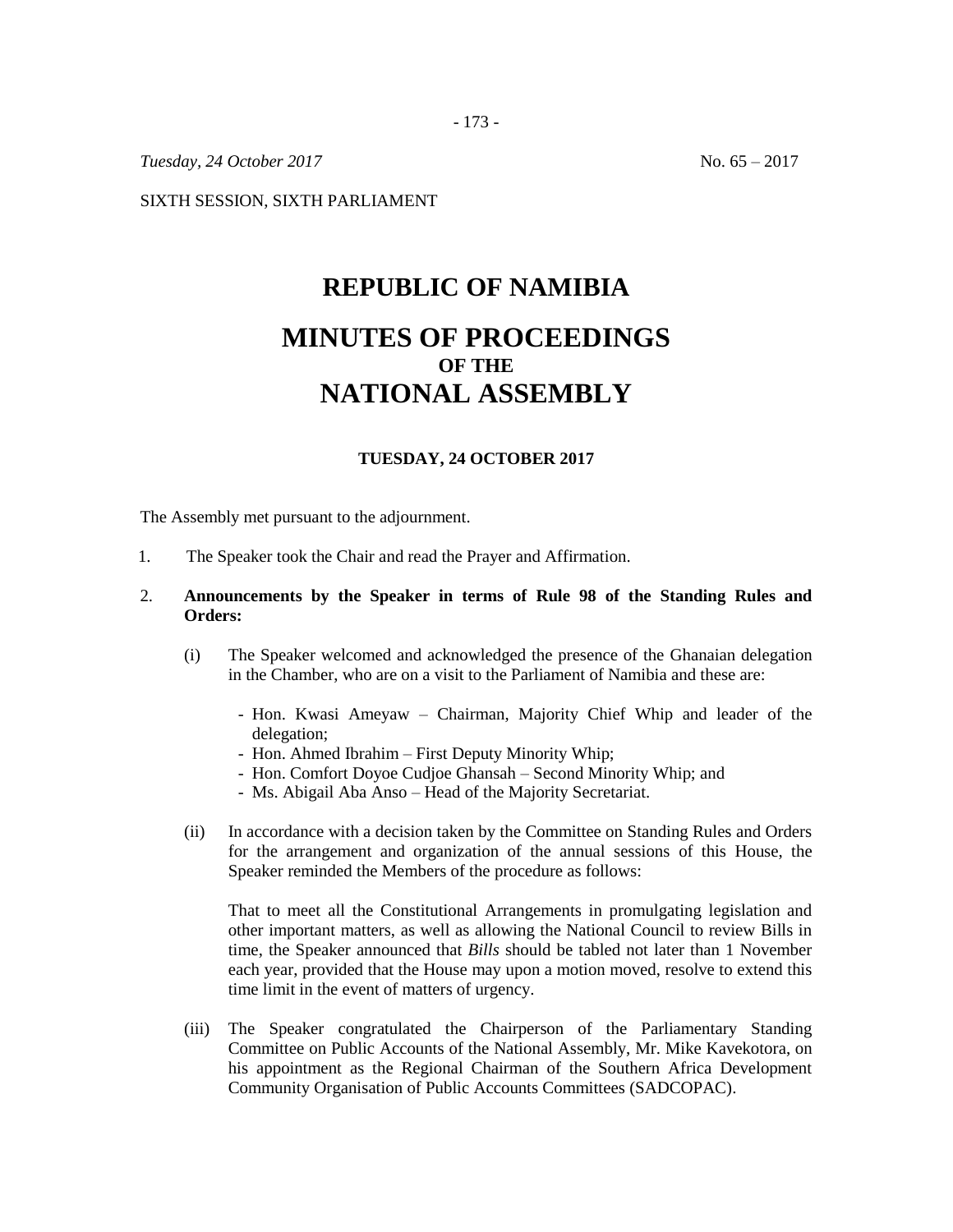(iv) Lastly, the Speaker informed all Members of the National Assembly that they are being invited to the launch of the HEforSHE campaign that will take place tomorrow Wednesday, 25 October 2017 during tea-break at 15h40 in the Courtyard.

The Speaker will make remarks on areas of impact that he pledges to champion in support of the campaign, and all Members will be required to show their support by signing in to this Global initiative.

## 3. **The Deputy Minister of Finance laid upon the Table:**

Reports of the Auditor-General on the Accounts of the –

- (i) Office of the Prime Minister for the financial year ended 31 March 2016;
- (ii) Ministry of Finance for the financial year ended 31 March 2016;
- (iii) Ministry of Agriculture, Water and Forestry for the financial year ended 31 March 2016;
- (iv) Ministry of Fisheries and Marine Resources for the financial year ended 31 March 2016;
- (v) Ministry of Safety and Security: Department of Police for the financial year ended 31 March 2016;
- (vi) Ministry of Public Enterprises for the financial year ended 31 March 2016; and
- (vii) National Council for the financial year ended 31 March 2016.

#### 4. **Ms. !Nawases-Taeyele moved without notice:**

That leave of absence due to official business, be granted to the Deputy Minister of Information and Communication Technology Mr. Stanley Simataa, until 9 November 2017.

Agreed to.

## 5. **SECOND ORDER READ:**

Reconsideration – *Local Authorities Amendment Bill* [B. 25 – 2016].

The Deputy Minister of Urban and Rural Development (Mr. Klazen) moved, seconded by Ms. Mahoto: That the Assembly now goes into Committee.

Agreed to.

ASSEMBLY IN COMMITTEE:

Clause 2 and 4 as amended by the National Council, put and agreed to.

## ASSEMBLY RESUMED:

*Bill* as Reconsidered, reported with amendments.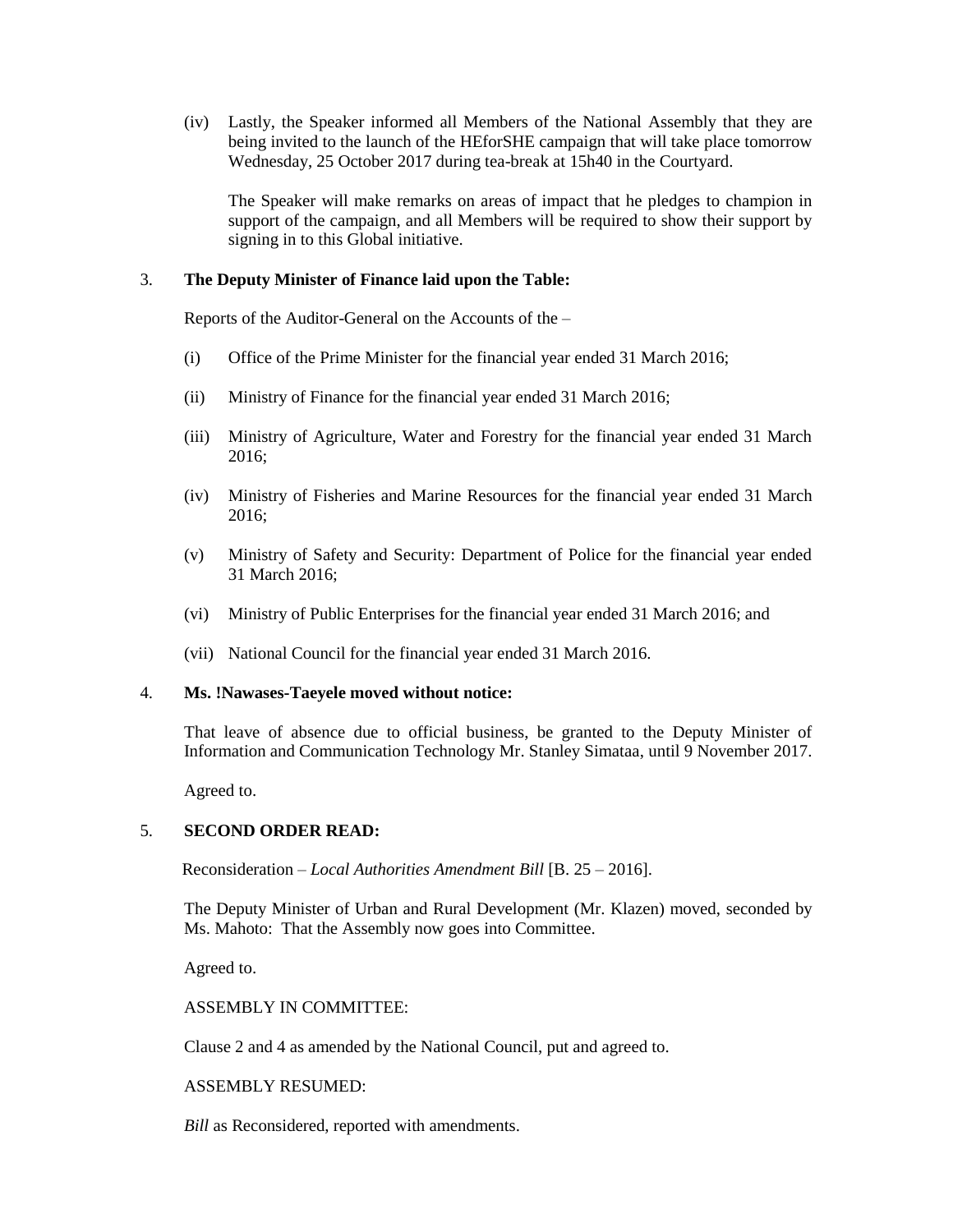*Bill* to be referred to His Excellency the President for his assent in terms of Article 56 and 64 of the Constitution.

## 6. **THIRD ORDER READ:**

Reconsideration – *Namibia Revenue Agency Bill* [B. 11 – 2017].

The Minister of Finance moved, seconded by the Deputy Minister of Agriculture, Water and Forestry: That the Assembly now goes into Committee.

Agreed to.

#### ASSEMBLY IN COMMITTEE:

Clause 1, 18 and 26 as amended by the National Council, put and agreed to.

ASSEMBLY RESUMED:

*Bill* as Reconsidered, reported with amendments.

*Bill* to be referred to His Excellency the President for his assent in terms of Article 56 and 64 of the Constitution.

## 7. **FIRST ORDER READ:**

Reconsideration – *Lotteries Bill* [B. 5 – 2017].

The Minister of Environment and Tourism moved, seconded by Ms. Kandumbu: That the Assembly now goes into Committee.

Agreed to.

#### ASSEMBLY IN COMMITTEE:

Clause 1, 2, 4, 20, 22, 24, 30, 56, 57, 58, 64, 66 and 73 as amended by the National Council, put and agreed to.

#### ASSEMBLY RESUMED:

*Bill* as Reconsidered, reported with amendments.

*Bill* to be referred to His Excellency the President for his assent in terms of Article 56 and 64 of the Constitution.

## 8. **FIFTH ORDER READ:**

Resumption of Debate on poor sanitation facilities in most of our underprivileged communities.

Question before the Assembly on Wednesday, 11 October 2017, as moved by Ms. !Nawases-Taeyele (page 157): That the Motion be adopted.

On the motion of Ms. Nghaamwa, seconded by Ms. Hoffmann, debate adjourned until Wednesday, 25 October 2017.